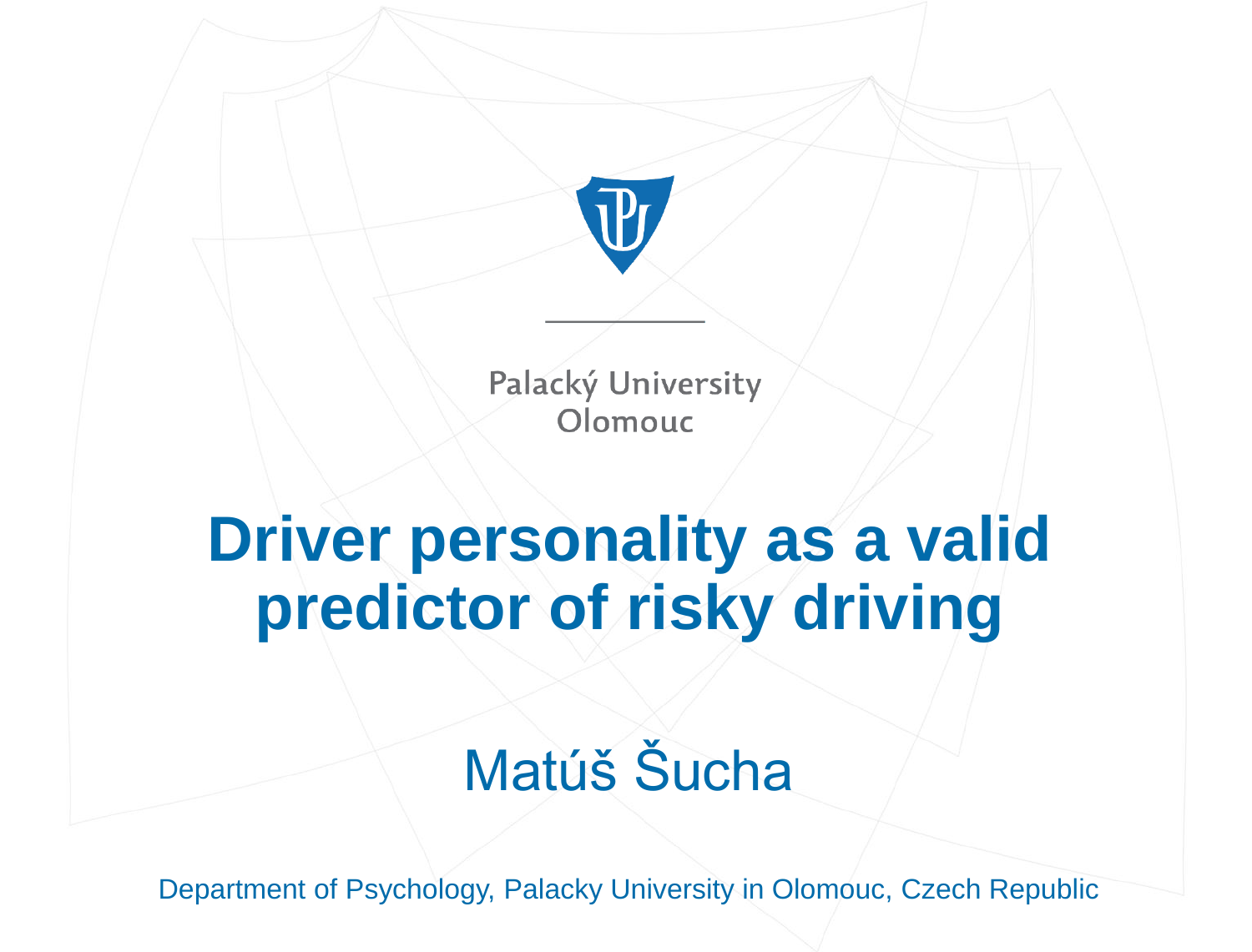

### **1. Background**

- 1. Human being as a controlling system element (consequence: ≈ 90% of accidents are caused or co-caused by human beings) (e.g. NHTSA, 2015 – 94%, ± 2.2%).
- 2. The effectiveness of preventive/educational/diagnostic approaches/measures in improving traffic safety tends to be strongly overestimated (Brown et al. (1987); Christie (2001); Christie (2007); Ker et al. (2005); Mayew et al. (1998); Mayew & Simpson (2002); Vernick et al. (1999).
- 3. Safe driving as a combination of abilities and motivational factors (will, values, norms) (Will vs. Skill dilemma, Rothengatter, 1997).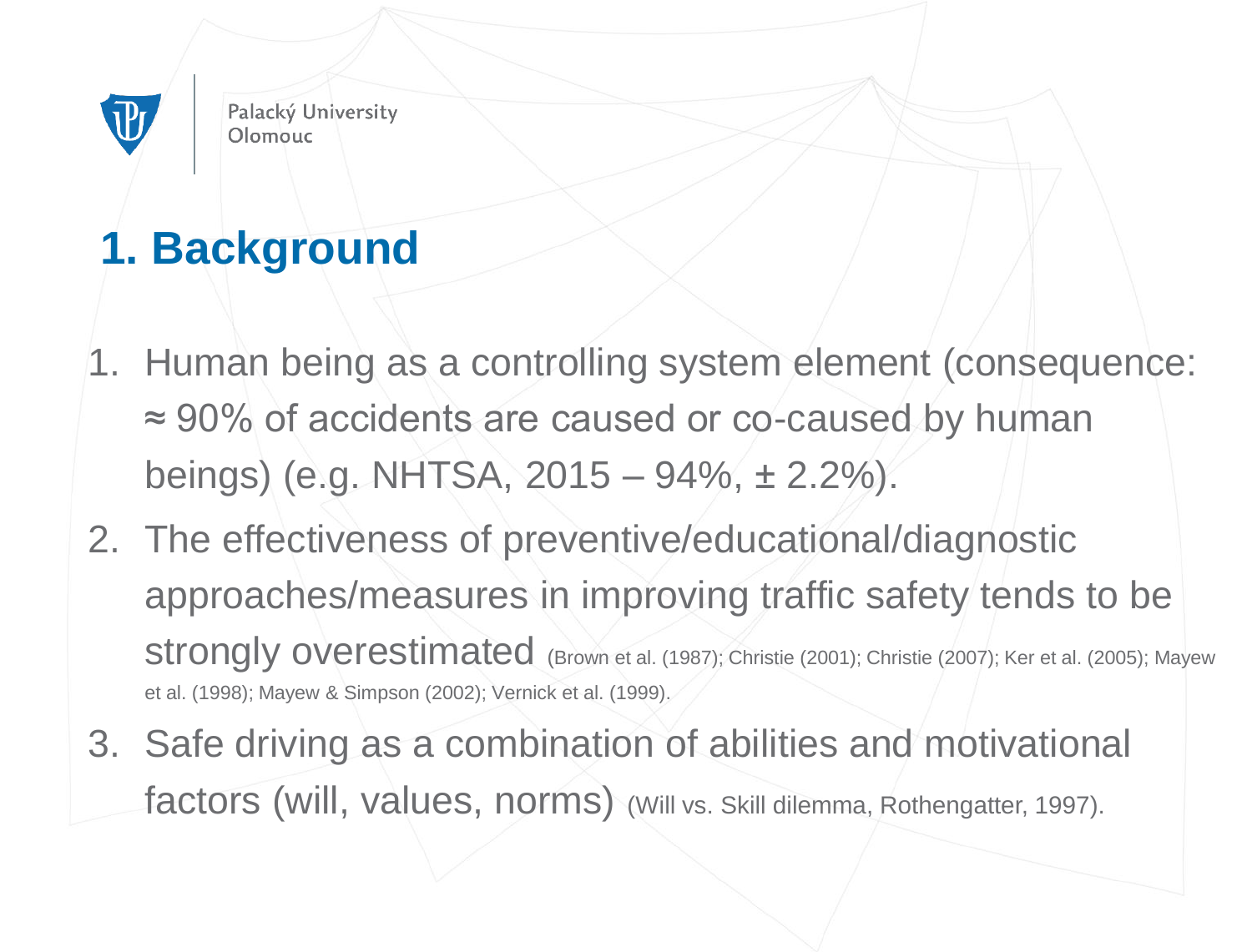

### **1. Background**

- 4. Good or poor results in psychodiagnostic tests do not indicate **safe or risky drivers** (context needs to be considered – e.g. the elderly, young drivers' good results in performance tests, etc.).
- 5. Human behaviour is not 100% predictable an individual and comprehensive approach to assessment needs to be taken.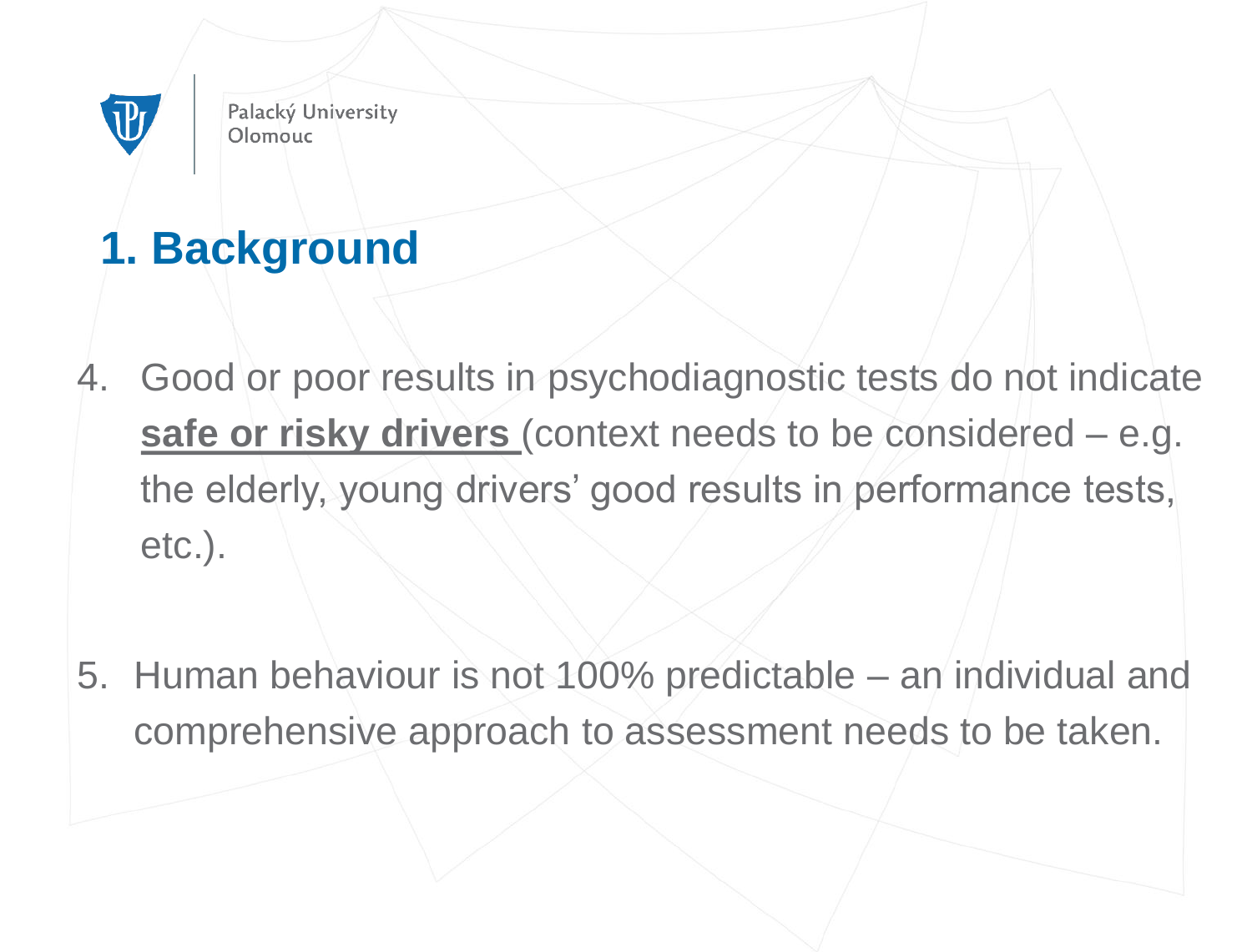

#### **2. Research design**

- 1. The study sample comprised n=2471 individuals aged 18-87.
- 2. Psychodiagnostic methods under study:
	- **1. Performance tests:** D2, the Bourdon Test, CompACT-Co, CompACT-SR, ATAVT, the Determination Test, the test of decision making and attention, IST (the Memory subtest), VMT, AMT;
	- **2. Personality testing methods**: PSSI, NEO-PI-3, SPARO, IHAVEZ, and the Hand test.
- **3. Age** was shown to have a significant influence on the results of both performance- and personality-related tests. Therefore, all the results were checked using residual analysis.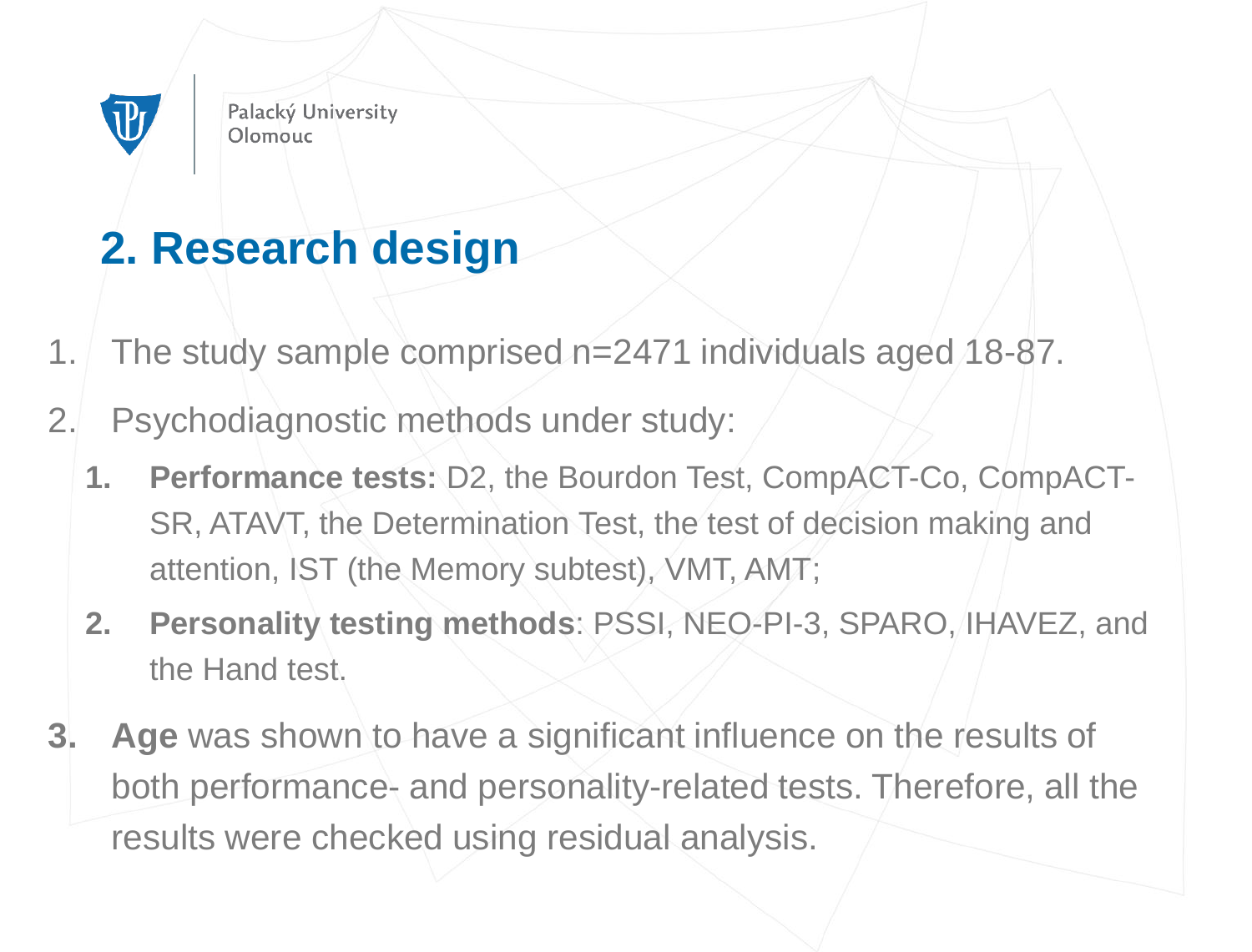

#### **2. Research design - sample**

Two groups – risky drivers and safe drivers – were compiled to conduct validation using contrast groups.

#### The group of "risky drivers", comprising:

- − drivers who had reached 12 points in the driver demerit system and had their driving licences suspended
- − drivers who were banned from driving because they had committed a serious traffic violation or a criminal offence (especially driving under the influence of alcohol or other drugs and speeding)

The group of "non-risky drivers" (safe), which consisted of drivers who met all the following criteria:

- − they were professional drivers
- − in their previous driving career, they had not been fined for more than three traffic offences
- − they had committed no traffic violations in the past two years, and
- − they had never had their driving licenses suspended.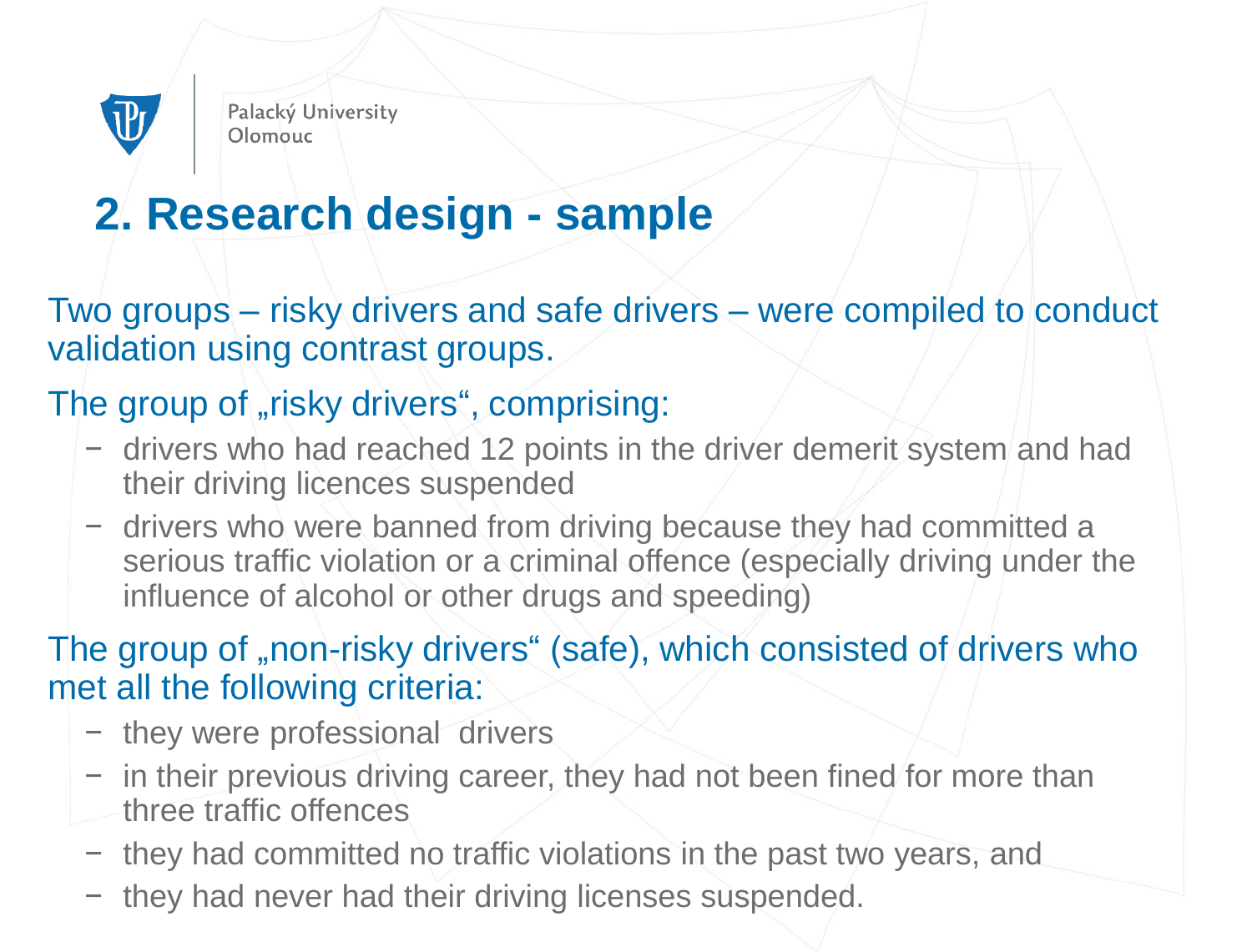

#### **3. Key outcomes - performance tests**

- **No differences** were found between the risky and non-risky drivers. Moreover, in some of the tests the risky drivers achieved better scores than the non-risky ones (especially in the domain of memory, both verbal and non-verbal).
- − In terms of practical implications, it is important to recognise that when assessing psychological fitness to drive, **we cannot predict a person's safe driving behaviour in the future on the basis of their good results in performance tests.**
- − In other words, while significantly poor performance may indicate psychological **inelligibility** to drive, the opposite does not apply – **high performance is not a crucial precondition for safe driving, i.e. the basis for a person being certified as psychologically fit to drive.**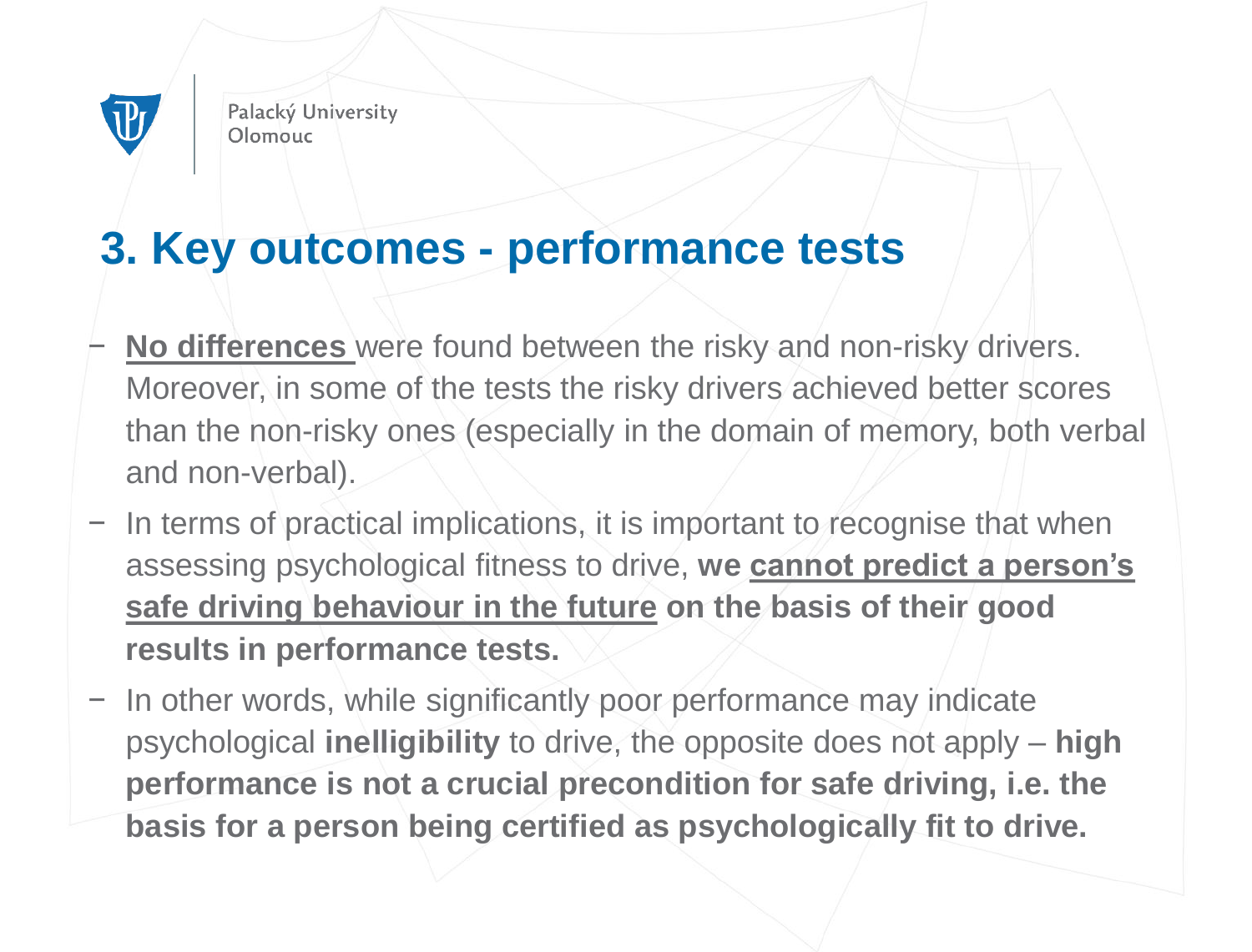

#### **3. Key outcomes - personality tests**

- Statistically significant differences between the risky and non-risky driver groups were shown **for some of the scales of the tests that were used**.
- The Hand test seems to have the highest predictive value.
- − While these results appear **consistent** across the tests, **it needs to be noted that the differences are not dramatic**.
- **Risky** drivers are: *less deliberate and cooperative and more likely to seek excitement, show less self-control and less respect for responsibilities and commitments, and are more likely to break rules, flout social norms, and assert themselves. They are more preoccupied with their feelings and show a greater sense of their own incompetence and insecurity. They also have a stronger inclination to manipulate others.*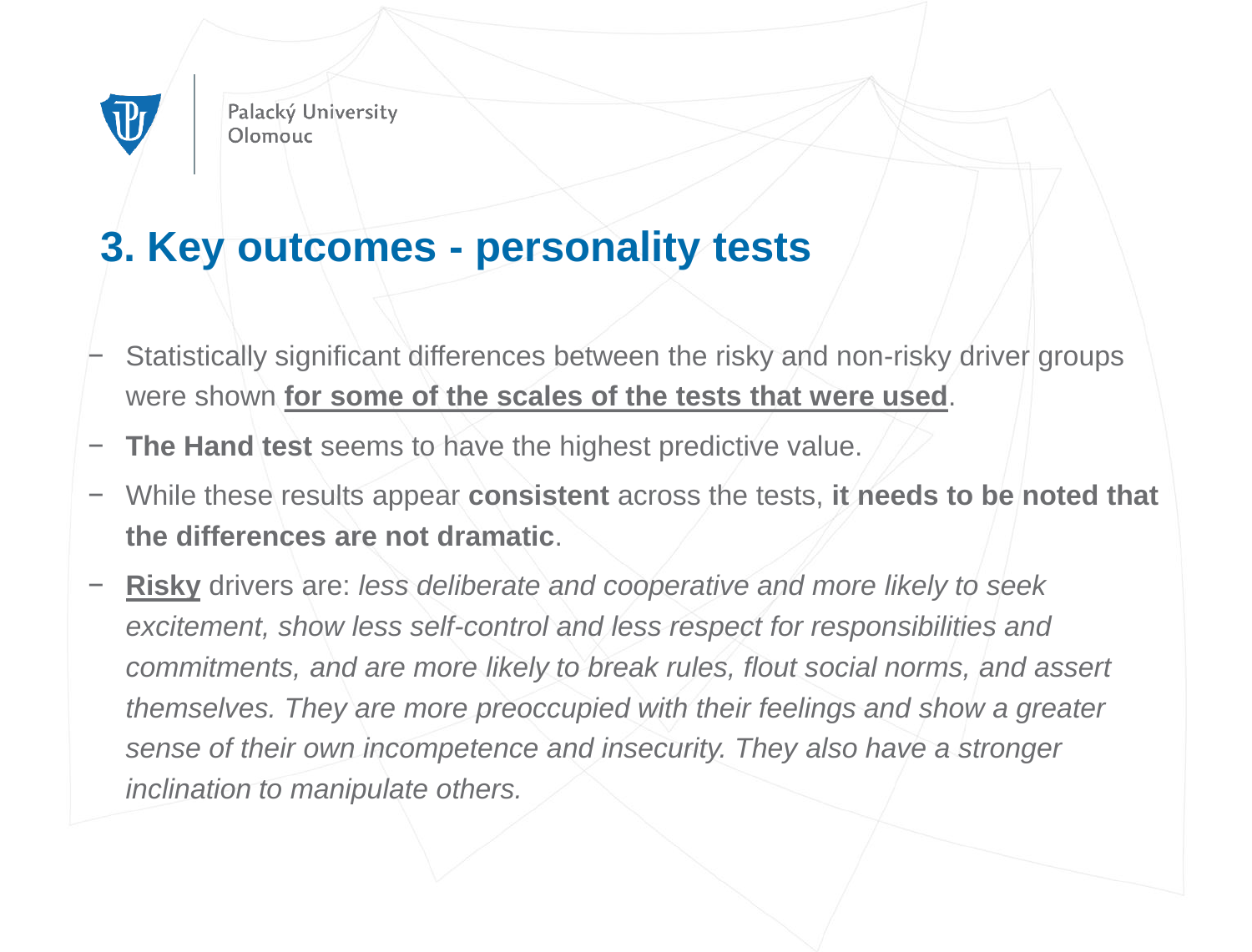

#### **3. Key outcomes - NEO-PI-3**

- − A significant difference was demonstrated on **two of the main scales** *(Agreeableness and Conscientiousness / risky drivers score lower)* and several subscales:
- − *Deliberation scale* (*risky drivers score lower)*.
- − *Impulsiveness and Excitement Seeking* scales(*risky drivers score higher)*.
- In comparison to the non-risky drivers, the risk driver group also records significantly higher levels on *the Feelings subscale*, i.e. its members are more likely to compete and engage in aggressive behaviour.
- − On the other hand, risky drivers show lower levels on the *Straightforwardness, Compliance, and Self-discipline subscales.*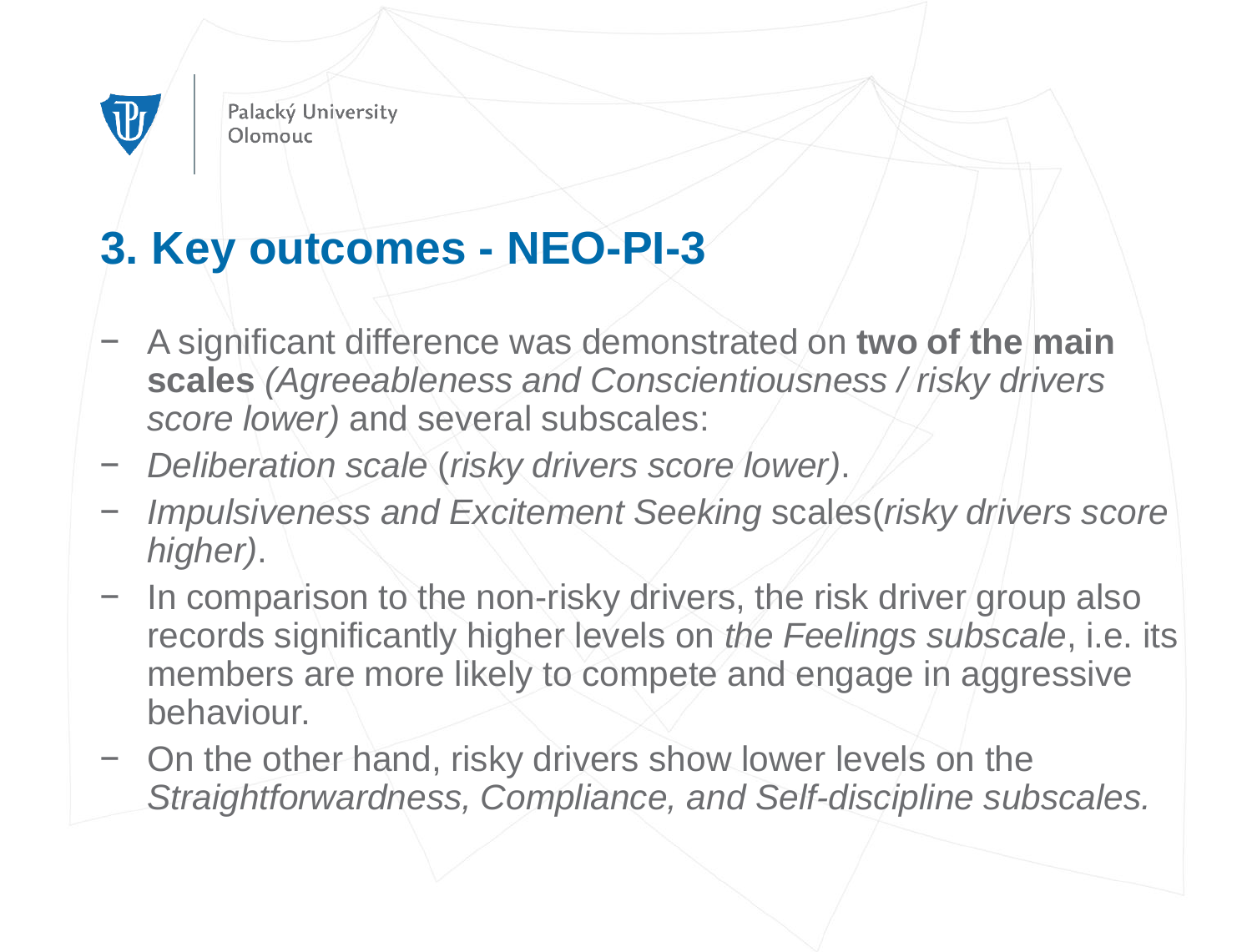

#### **3. Key outcomes - PSSI**

- The t-test revealed a significant difference between the driver groups in terms of the **Conscientious-Compulsive** personality style. Risky drivers show levels indicative of the signs of a compulsive personality disorder.
- − Another significant difference (p = 0.006) was found in the **Selfassertive-Antisocial** personality style, which indicates (for risky drivers) a stronger tendency to break rules and social norms and assert their own interests.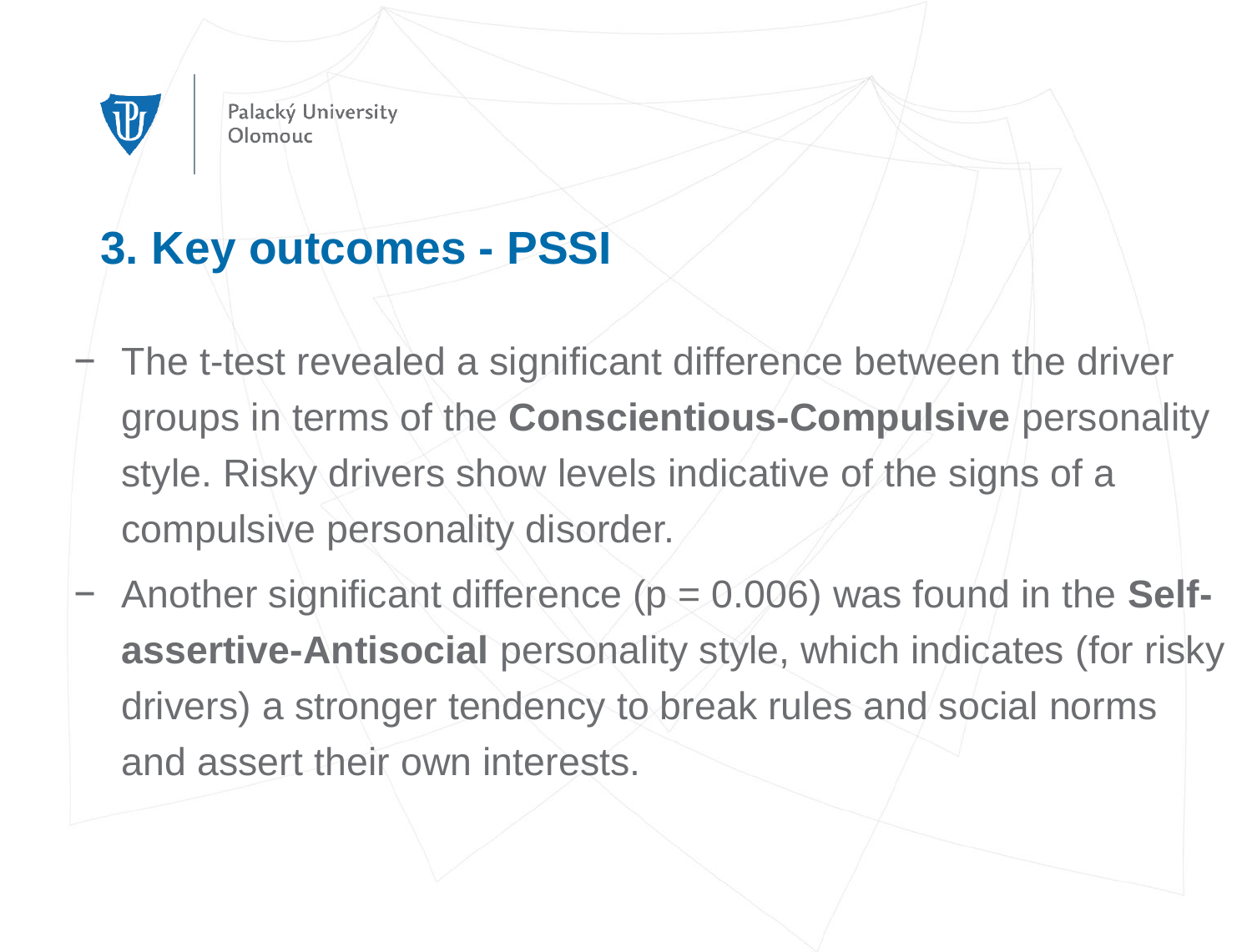

#### **3. Key outcomes – Hand test**

- − The aggregate scores showed differences in *the ENV scores*, with higher scores recorded among the group of risky drivers.
- − We also found higher scores among the group of risky drivers in relation to the *maladaptive dimensions CRIP, FEAR, and KO and in the DES dimension.*
- − The rate of responses given by this group to *the CRIP and DES items*  was also significantly higher in relation to the *total number of responses (R).*
- − Thus, risky drivers tend to give less frequent answers, which in terms of this test can be interpreted as a sense of their own incompetence and insecurity and focus on their own feelings. They tend to provide more *descriptive answers (DES)*, which are rather rare among the general population.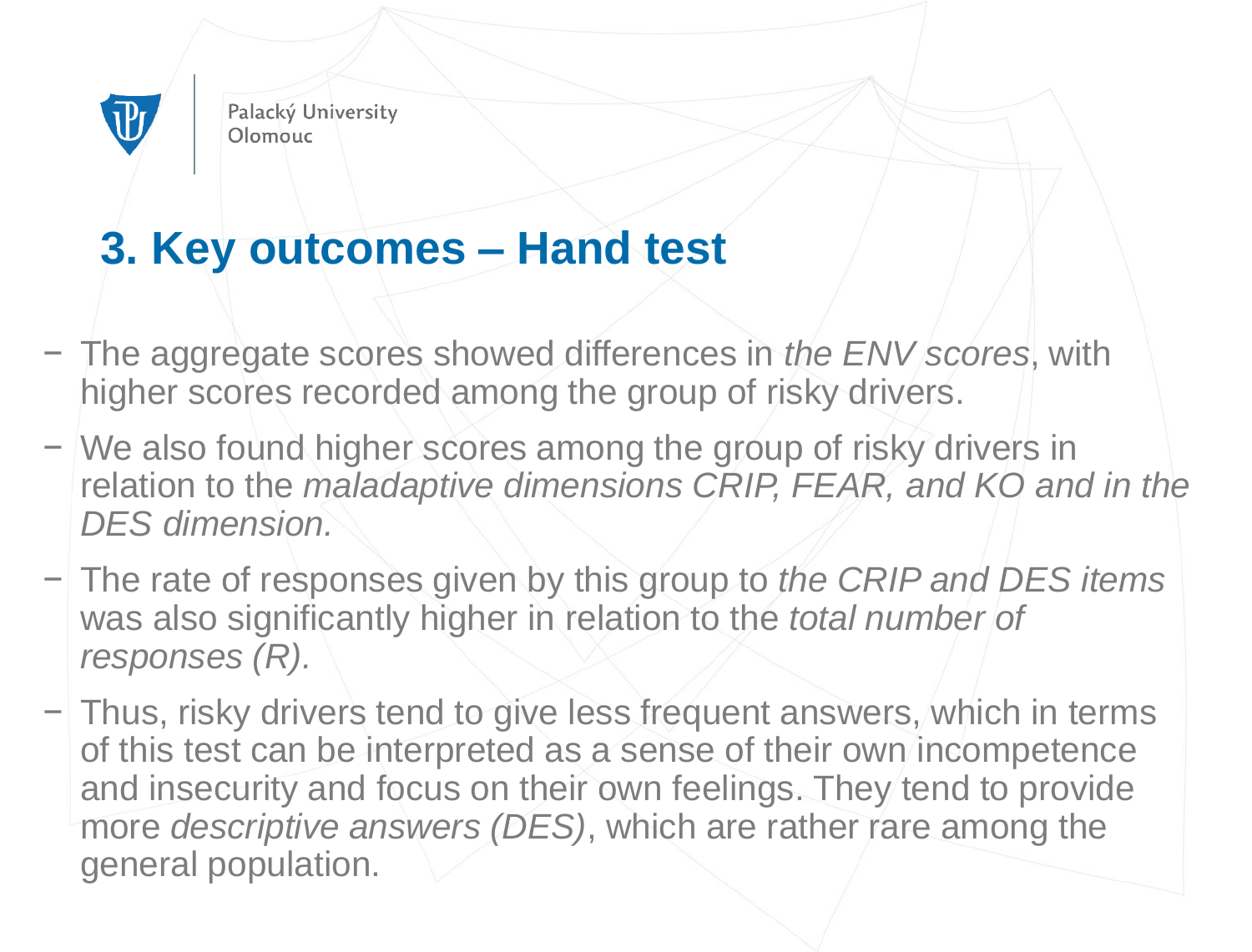

### **3. Key outcomes - Traffic psychologists' decision making**

- − In making their final decisions about a person being **fit or unfit** to drive, traffic psychologists do **not act in line** with the reported predictive capacities of the tests under study.
- − In general, **psychologists tend to strongly overestimate the performance tests and their predictive value**. It means that their final evaluation takes significant account of the results the drivers achieve in these tests, in spite of the fact that the true predictive value of these tests is low.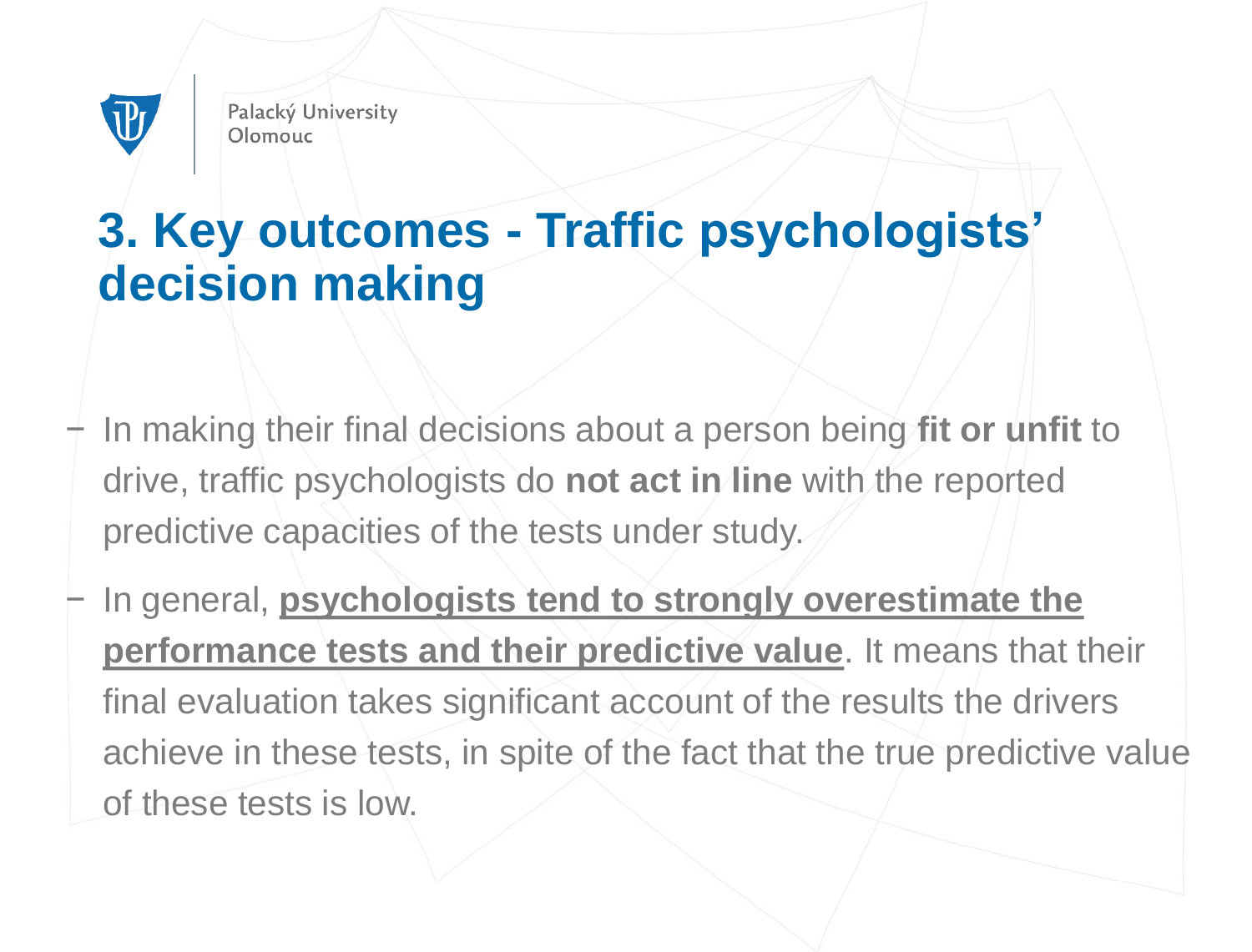

## **4. Conclusion**

- *1. Performance tests should be used as an exclusion criterion rather than to predict non-risky driving.*
- *2. Personality tests should be used as a source of indicative information in making a comprehensive assessment of a personality based on an interview and a person's driving history.*
- *3. The projective Hand test shows good potential.*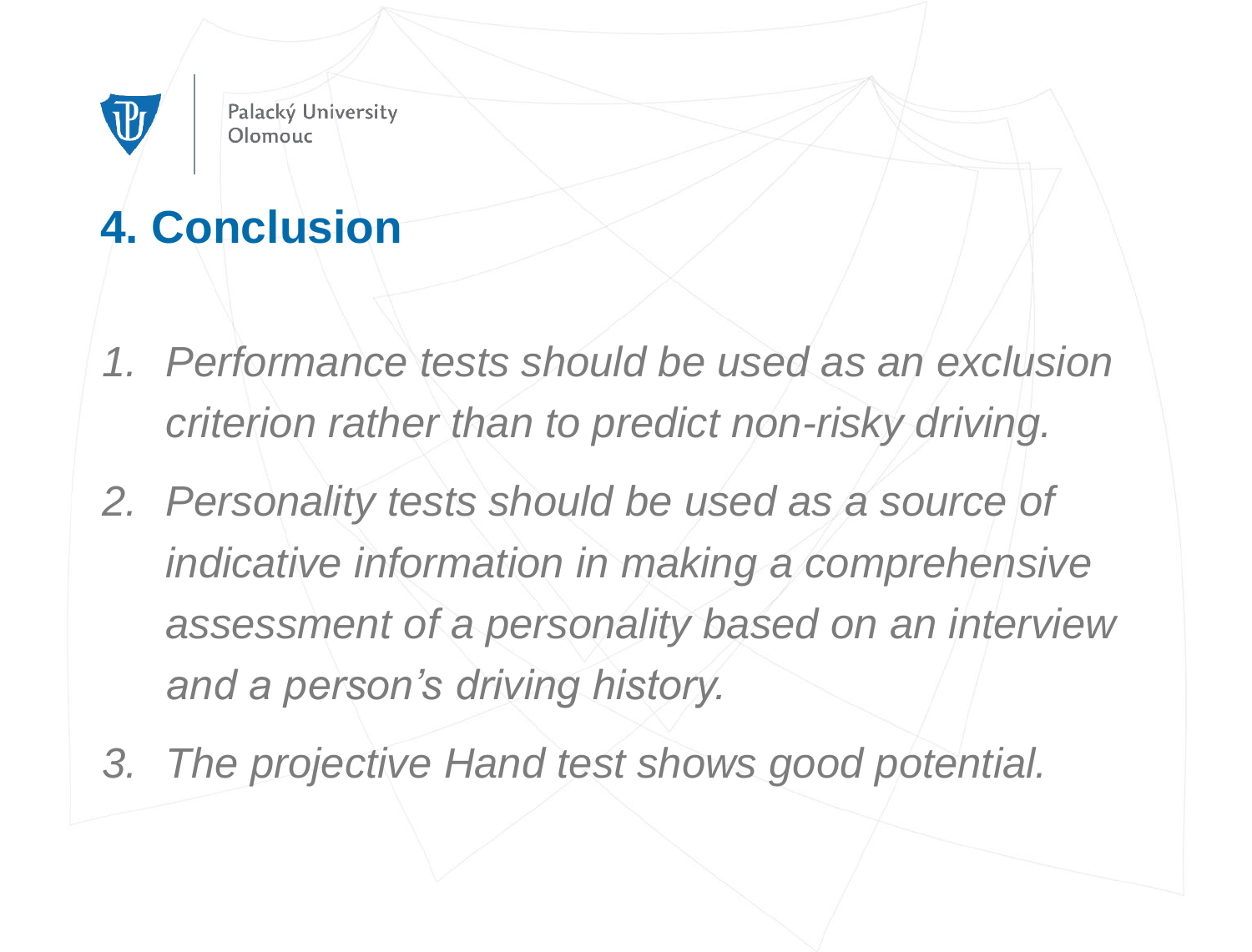

#### **5. Implementation**

*These findings can be implemented within the road safety work as follows:*

- *Selection of the professional drivers*
- *Psychological fitness to drive assessment of offending drivers and drivers under rehabilitation programmes (before the end of licence suspension)*
- *Driver training and education (stress on the motivational factors, skills)*